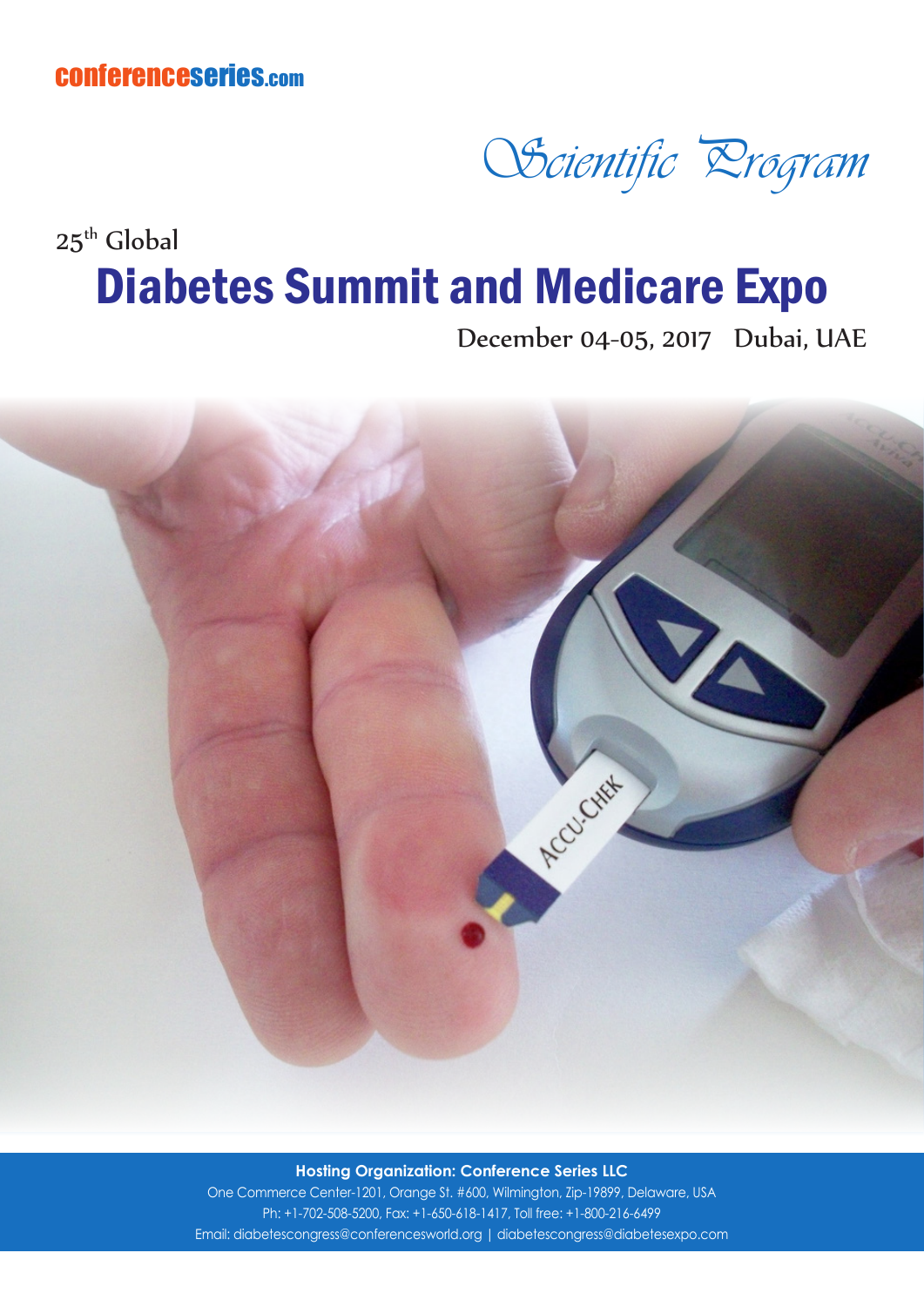**Day 1 December 04, 2017**

**Salon B**

## conferenceseries.com **09:30-09:55** Opening Ceremony

|                    | <b>Keynote Forum</b>                                                                                                                                                                            |  |
|--------------------|-------------------------------------------------------------------------------------------------------------------------------------------------------------------------------------------------|--|
| 09:55-10:00        | <b>Introduction</b>                                                                                                                                                                             |  |
| 10:00-10:30        | Title: ABCDEs of DIABESITHY: Combating Diabetes, Obesity and Hypertension in Modern Era                                                                                                         |  |
|                    | Lalit Singh Pukhrambam, Wayne State University School of Medicine, USA                                                                                                                          |  |
| 10:30-11:00        | Title: Cardiovascular and renal protective effects of sodium-glucose cotransporter 2 inhibitorss                                                                                                |  |
|                    | Hidekatsu Yanai, National Center for Global Health and Medicine Kohnodai Hospital, Japan                                                                                                        |  |
|                    | Networking & Refreshments Break 11:00-11:20 @ Foyer                                                                                                                                             |  |
| 11:20-11:50        | Title: Defective brain cognitive function in diabetes mellitus: A model for accelerated ageing process                                                                                          |  |
|                    | Amer Kamal Al Ansari, Arabian Gulf University, Bahrain                                                                                                                                          |  |
|                    | Title: Diabetes mellitus and Parkinson's disease: comorbidity and prospects of complex therapy                                                                                                  |  |
| 11:50-12:20        | Yury N Bykov, Irkutsk State Medical University, Russia                                                                                                                                          |  |
| <b>Group Photo</b> |                                                                                                                                                                                                 |  |
| <b>Sessions:</b>   |                                                                                                                                                                                                 |  |
|                    | Clinical Diabetes and Diagnostic Approaches   Endocrinology: Patient-Oriented Case Management Discussions                                                                                       |  |
|                    | Advanced Technologies for Treatment of Diabetes   Diabetes Management                                                                                                                           |  |
|                    | <b>Session Introduction</b>                                                                                                                                                                     |  |
|                    | Session Chair: Hamzeh Awad, Al Khawarizmi International College, UAE                                                                                                                            |  |
|                    | Session Co-chair: Lalit Singh Pukhrambam, Wayne State University School of Medicine, USA                                                                                                        |  |
| 12:20-12:45        | Title: Impact of metabolic control on diabetic foot and diabetic kidney disease in type 2 diabetes                                                                                              |  |
|                    | Irfan Ahmeti, University Clinic of Endocrinology, Macedonia                                                                                                                                     |  |
| 12:45-13:10        | Title: Serum IRAP, a Novel Direct Biomarker of Insulin-Resistance                                                                                                                               |  |
|                    | Serge Bottari, Grenoble - Alps University School of Medicine and Hospital, France                                                                                                               |  |
|                    | Lunch Break $13:10-14:00$ ( $@$ Market Place                                                                                                                                                    |  |
| 14:00-14:25        | Title: Glycemic Control among Ambulatory Patients with Type 2 Diabetes Mellitus on Insulin Therapy in a                                                                                         |  |
|                    | <b>Tertiary Hospital</b>                                                                                                                                                                        |  |
|                    | Juan Maria Ibarra O Co, University of the East Ramon Magsaysay Memorial Medical Center, Philippines                                                                                             |  |
| 14:25-14:50        | Title: Blood glucose prediction based on sigma-model for closed-loop systems                                                                                                                    |  |
|                    | Kirill Pozhar, National Research University of Electronic Technology, Russian Federation                                                                                                        |  |
|                    | Title: The Role of TXNIP in mitochondrial dysfunction, mitophagy deregulation and inflammasome                                                                                                  |  |
|                    | 14:50-15:15 activation in diabetic retinopathy                                                                                                                                                  |  |
|                    | Lalit Singh Pukhrambam, Wayne State University, USA                                                                                                                                             |  |
| $15:15-15:40$      | Title: Safe sharps disposal: Knowledge, Attitude and Behavior among diabetic subjects attending a tertiary<br>care hospital in Lahore, Pakistan, and the effect of counselling on the practices |  |
|                    | Uneeba syed, Services hospital, Pakistan                                                                                                                                                        |  |
|                    | Networking & Refreshments Break 15:40-16:00 @ Foyer                                                                                                                                             |  |
|                    | Title: Effects of Human Embryonic Mesenchymal Stem Cells on Diabetic Cutaneous Wound Healing                                                                                                    |  |
| 16:00-16:25        | Nasrin Takzaree, Tehran University of Medical Sciences, Iran                                                                                                                                    |  |
|                    |                                                                                                                                                                                                 |  |
| $16:25 - 16:50$    | Title: Relationship of Pigment epithelium derived factor and C1q/TNF-related protein 9 to metabolic<br>syndrome and vascular damage in patients with type 2 diabetes                            |  |
|                    | David Karasek, University Hospital Olomouc, Czech Republic                                                                                                                                      |  |
|                    | Title: Effect of ginger consumption on glycemic status, insulin resistance, and inflammatory markers in                                                                                         |  |
| $16:50-17:15$      | patients with type 2 diabetes mellitus                                                                                                                                                          |  |
|                    | Naheed Aryaeian, Iran University of Medical Sciences, Iran                                                                                                                                      |  |
|                    | <b>Panel Discussions</b>                                                                                                                                                                        |  |